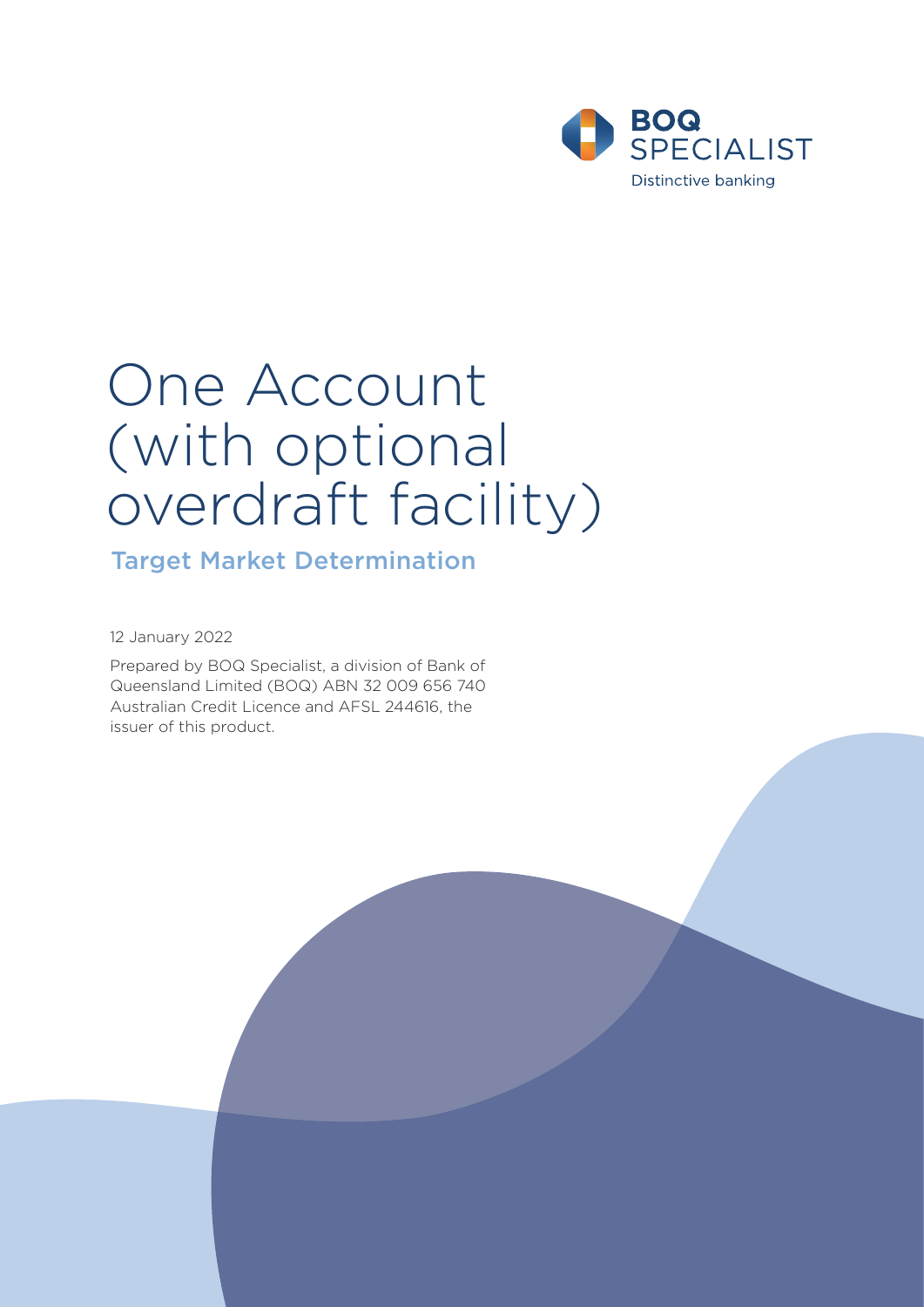# What is a Target Market Determination?

A Target Market Determination (TMD) describes:

- the class of customers that comprise the Target Market for the product
- any conditions or restrictions on how the product is distributed to retail customers
- events or circumstances where we will review the TMD for the product.

# Why does BOQ Specialist need to make this TMD publicly available?

We are required to produce this TMD by law. The law is intended to help customers obtain appropriate financial products by requiring issuers and distributors to have a customer centric approach to the design and distribution of products.

This document is not a substitute for the product's terms and conditions or other disclosure documents. Customers must refer to these documents when making a decision about this product. These documents can be found on our website or you can obtain a copy upon request.

# The TMD will undergo a periodic review as follows:

#### Effective date

12 January 2022

#### Next Review Due

Before 12 January 2024

#### Review

At least every two years from the effective date of this TMD

## Target Market

The Target Market for this product is customers generally from the medical, dental, veterinary or accounting professions and their associates and suppliers who:

- want a transaction account to manage everyday payments and receipts
- want an optional overdraft facility they can use for a wide range of purposes
- have the financial capacity to repay any drawing.

These customers are likely to have the following objectives, needs and financial situation and meet the eligibility criteria for this product.

#### **Objectives**

The customers' likely objective is to have an account to keep their money safe, and to be able to make and manage everyday payments and receipts with an optional unsecured overdraft facility to manage cashflow and liquidity.

#### **Needs**

The customers' likely need is a simple product they can rely on to manage their daily transactions. This may include:

- a secure place to store money with access to account any time through online banking or VISA debit card
- managing everyday payments and receipts, such as receiving wages or salary into their account, or making payments in various ways such as through the linked VISA debit card, BPAY or internet banking
- optional unsecured overdraft facility.

This product may not be suitable for customers who are likely to require branch access to make withdrawals.

#### Financial situation

This product is suited to customers with a wide range of financial situations. Customers who want the overdraft facility will also need to satisfy BOQ Specialist's credit assessment criteria.

#### Eligibility criteria for this product

Customers must satisfy the following criteria to acquire this product:

- be an Australian citizen, permanent resident, or resident with acceptable residency status
- be 16 years or older, or
- be an Australian registered corporation or association, or
- be a trustee of an Australian family, statutory, superannuation, unit or hybrid trust (the beneficiary and the trustee must meet the eligibility criteria of an individual or a corporation), and
- be in one of the professions (as detailed in the Target Market section above).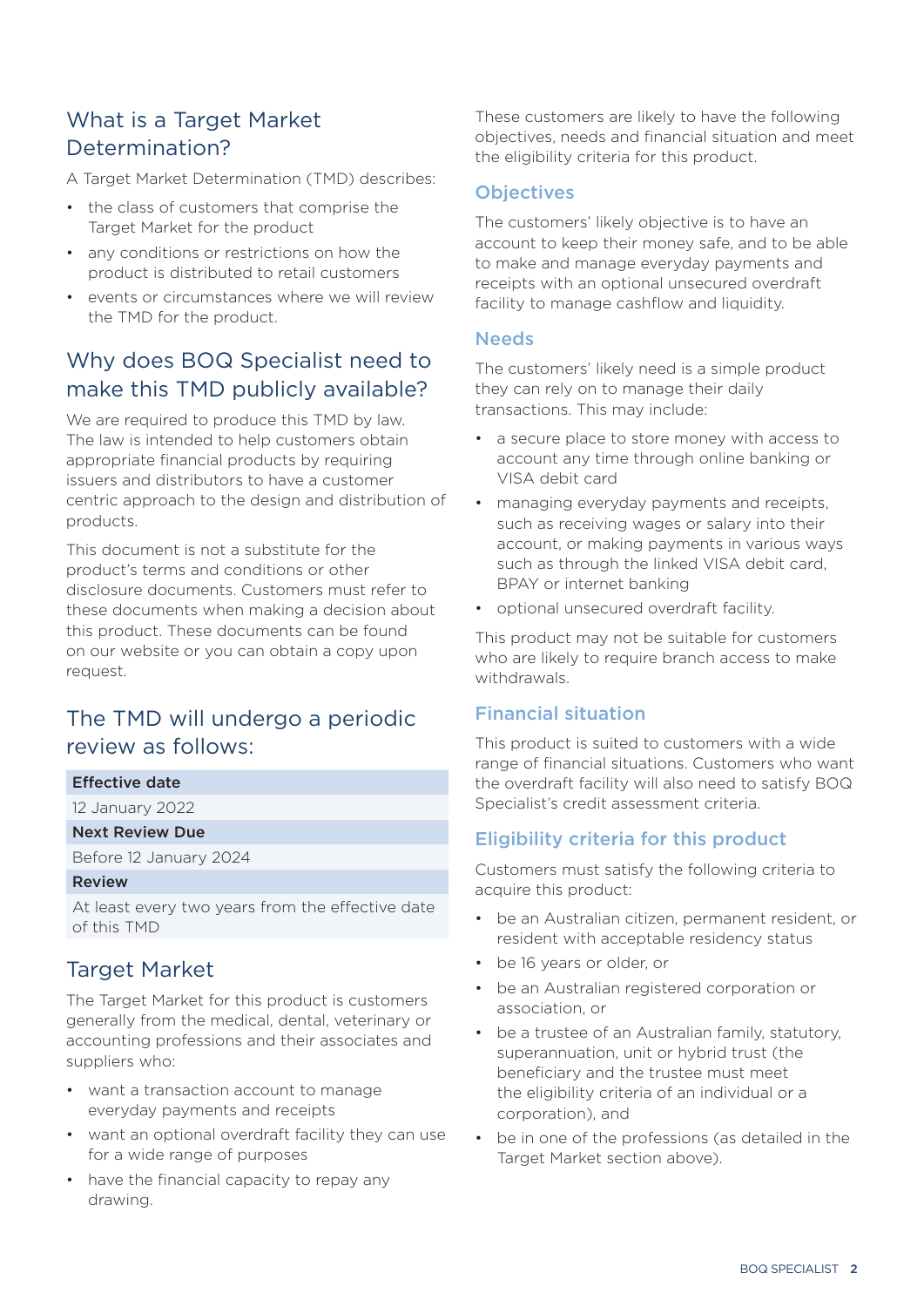When taking out the overdraft facility, all customers must:

- have an acceptable credit history
- demonstrate their capacity to repay the overdraft facility.

## Product description

A transaction account that allows customers to have unlimited transactions and no monthly account-keeping fees. Customers can take out an overdraft facility as part of this account. They may be able to earn a variable interest rate for deposits held in the account. Variable interest rate depends on market conditions.

## Key attributes of this product

- physical access to BOQ and ANZ branches to deposit money
- physical access to ATMs to withdraw money
- online banking access to view account balance and make transfers
- ability to earn a variable interest rate on credit balances
- no monthly account fees (see 'Transaction and Savings Account Overdraft facility Terms and Conditions' for fees)
- VISA debit card\*
- optional unsecured overdraft facility, which is a revolving line of credit
- one-off application fee if approved for overdraft facility (see 'Transaction and Savings Account Overdraft facility Terms and Conditions' for fees)
- variable interest payable on actual overdraft amounts used and not the whole balance.

\* Customers can receive a VISA debit card when opening this account. They can use this card to make purchases at merchants and cash withdrawals from ATMs that accept VISA domestically and internationally, using the money in the account.

## Why the product is likely to be consistent with the likely objectives, needs and financial situation of the **Target Market**

The product's attributes are designed to support the Target Market's objectives, needs and financial situation because customers can:

- use the account for everyday banking purposes
- use the optional overdraft to manage cash flow and liquidity
- only obtain the product if they meet eligibility criteria and BOQ Specialist's credit assessment criteria for the overdraft.

## Distribution conditions

This product can be distributed through:

- staff-assisted channels through BOQ Specialist bankers
- online channels through the BOQ Specialist website
- BOQ Specialist's third party partnered associations.

When this product is distributed to retail customers, it must be distributed in accordance with BOQ Specialist's customer acceptance requirements and is subject to BOQ Specialist's credit assessment criteria.

### Why the distribution conditions will make it likely that the customers who acquire the product are in the Target Market

BOQ Specialist considers that the distribution conditions and restrictions support BOQ Specialist's assessment that the product will likely be distributed to the Target Market because of the following key controls:

- appropriate training of staff to ensure adequate understanding of product features and aligning this to the customer's need
- controls to ensure applying customers meet BOQ Specialist credit assessment and eligibility requirements
- quality assurance to monitor compliance with customer on-boarding and account origination processes.